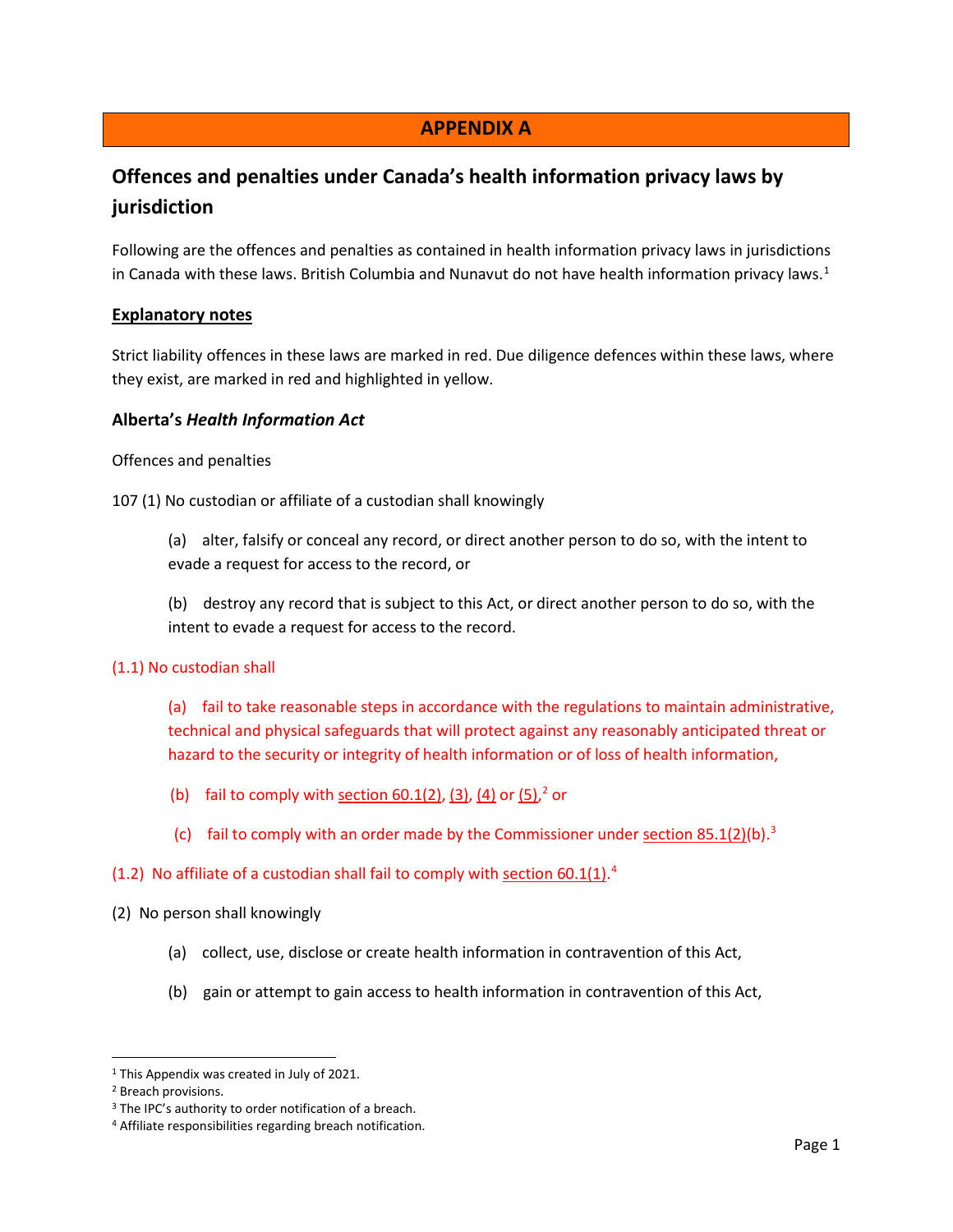(c) make a false statement to, or mislead or attempt to mislead, the Commissioner or another person performing the duties, powers or functions of the Commissioner or other person under this Act,

(d) obstruct the Commissioner or another person in the performance of the duties, powers or functions of the Commissioner or other person under this Act,

(e) fail to comply with an order made by the Commissioner under [section 80](https://www.canlii.org/en/ab/laws/stat/rsa-2000-c-h-5/latest/rsa-2000-c-h-5.html#sec80_smooth) or by an adjudicator unde[r section 101,](https://www.canlii.org/en/ab/laws/stat/rsa-2000-c-h-5/latest/rsa-2000-c-h-5.html#sec101_smooth) or

(f) use individually identifying health information to market any service for a commercial purpose or to solicit money unless the individual who is the subject of the health information has specifically consented to its use for that purpose.

(3) No researcher shall knowingly breach the terms and conditions of an agreement entered into with a custodian pursuant t[o section 54.](https://www.canlii.org/en/ab/laws/stat/rsa-2000-c-h-5/latest/rsa-2000-c-h-5.html#sec54_smooth)

(4) No information manager as defined in [section 66\(1\)](https://www.canlii.org/en/ab/laws/stat/rsa-2000-c-h-5/latest/rsa-2000-c-h-5.html#sec66subsec1_smooth) shall knowingly breach the terms and conditions of an agreement entered into with a custodian pursuant t[o section 66.](https://www.canlii.org/en/ab/laws/stat/rsa-2000-c-h-5/latest/rsa-2000-c-h-5.html#sec66_smooth)

(5) No person to whom non-identifying health information is disclosed and who intends to use the information to perform data matching shall fail to comply with [section 32\(2\).](https://www.canlii.org/en/ab/laws/stat/rsa-2000-c-h-5/latest/rsa-2000-c-h-5.html#sec32subsec2_smooth)<sup>[5](#page-1-0)</sup>

(5.1) No person shall knowingly disclose health information to which this Act applies pursuant to a subpoena, warrant or order issued or made by a court, person or body having no jurisdiction in Alberta to compel the production of information or pursuant to a rule of court that is not binding in Alberta.

(6) A person who contravenes this section is guilty of an offence and is liable

- (a) in the case of an individual, to a fine of not more than \$200 000, and
- (b) in the case of any other person, to a fine of not more than \$1 000 000.

## **Saskatchewan's** *Health Information Protection Act*

**Offences** 

64(1) No person shall:

(a) knowingly contravene any provision of this Act or the regulations;

(b) without lawful justification or excuse, wilfully obstruct, hinder or resist the commissioner or any other person in the exercise of the powers, performance of the duties or the carrying out of the functions of the commissioner or other person pursuant to this Act;

<span id="page-1-0"></span><sup>5</sup> Requirement to notify IPC of a non-custodian that intends to use non-identifying PI disclosed to it by a custodian for data matching.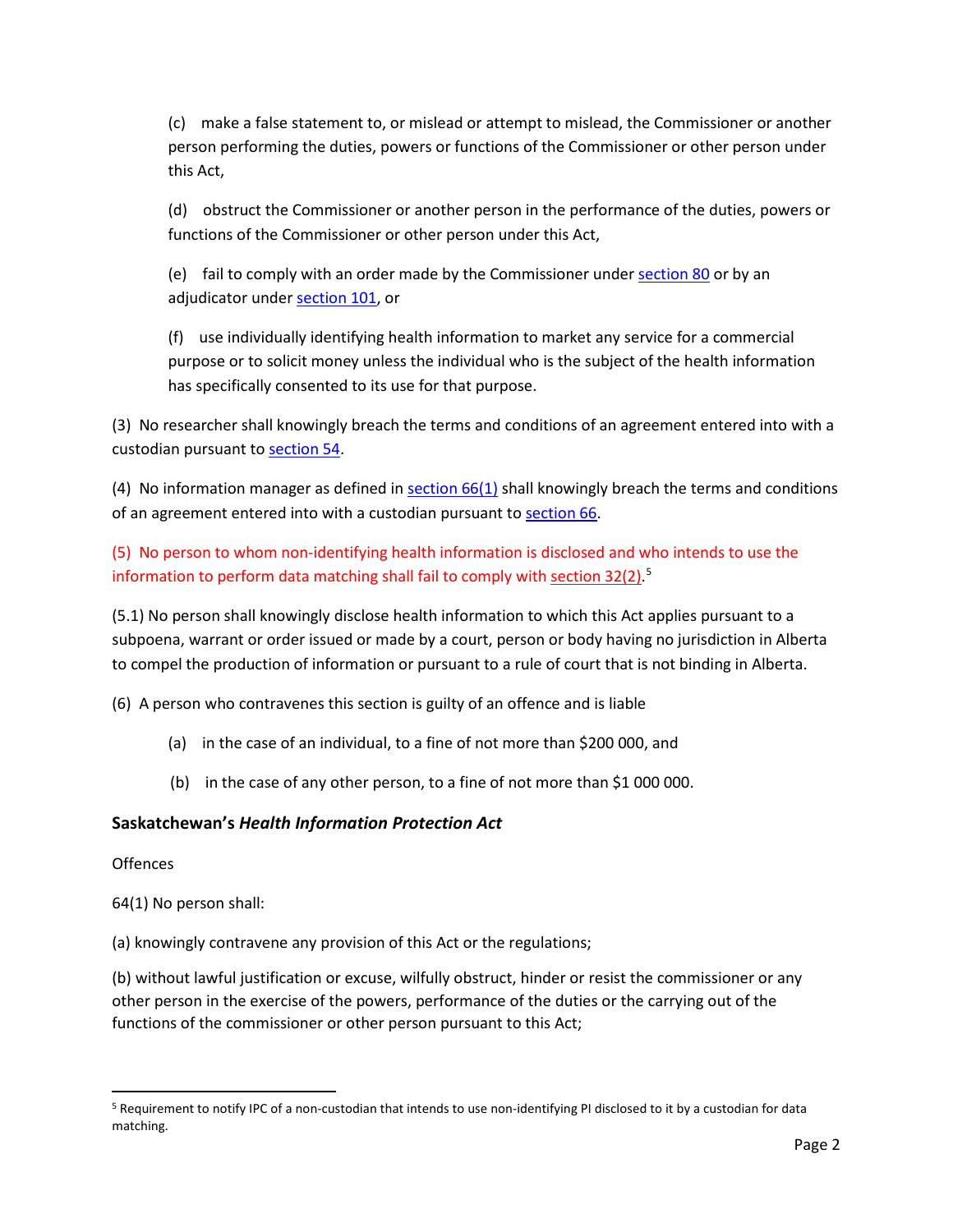(c) without lawful justification or excuse, refuse or wilfully fail tocomply with any lawful requirement of the commissioner or any other person pursuant to this Act;

(d) wilfully make any false statement to, or mislead or attempt to mislead, the commissioner or any other person in the exercise of the powers, performance of the duties or carrying out of the functions of the commissioner or other person pursuant to this Act;

(e) wilfully destroy any record that is governed by this Act with the intent to evade a request for access to the record; or

(f) obtain another person's personal health information by falsely representing that he or she is entitled to the information.

(1.1) No trustee or information management service provider, or former trustee or information management service provider, shall fail to keep secure the personal health information in its custody or control as required by this Act.

(1.2) No person shall be found to have contravened subsection (1.1) if that person can establish that he or she took all reasonable steps to prevent the contravention.

(2) Every person who contravenes subsection (1) or (1.1) is guilty of an offence and is liable on summary conviction:

(a) in the case of an individual, to a fine of not more than \$50,000, to imprisonment for not more than one year or to both; and

(b) in the case of a corporation, to a fine of not more than \$500,000.

(3) Every director, officer or agent of a corporation who directed, authorized, assented to, acquiesced in or participated in an act or omission of the corporation that would constitute an offence by the corporation is guilty of that offence, and is liable on summary convictionto a fine of not more than \$50,000, to imprisonment for not more than one year or to both, whether or not the corporation has been prosecuted or convicted.

(3.1) An individual who is an employee of or in the service of a trustee or information management service provider and who knowingly discloses or directs another person to disclose personal health information in circumstances that would constitute an offence by the trustee or information management service provider pursuant to this Act is guilty of an offence and is liable on summary conviction to a fine of not more than \$50,000, to imprisonment for not more than one year or to both, whether or not the trustee or information management service provider has been prosecuted or convicted.

(3.2) An individual who is an employee of or in the service of a trustee and who wilfully accesses or uses or directs another person to access or use personal health information that is not reasonably required by that individual to carry out a purpose authorized pursuant to this Act is guilty of an offence and is liable on summary conviction toa fine of not more than \$50,000, to imprisonment for not more than one year or to both, whether or not the trustee has been prosecuted or convicted.

(3.3) An individual who is an employee of or in the service of an information management service provider and who wilfully accesses or uses or directs another person to access or use personal health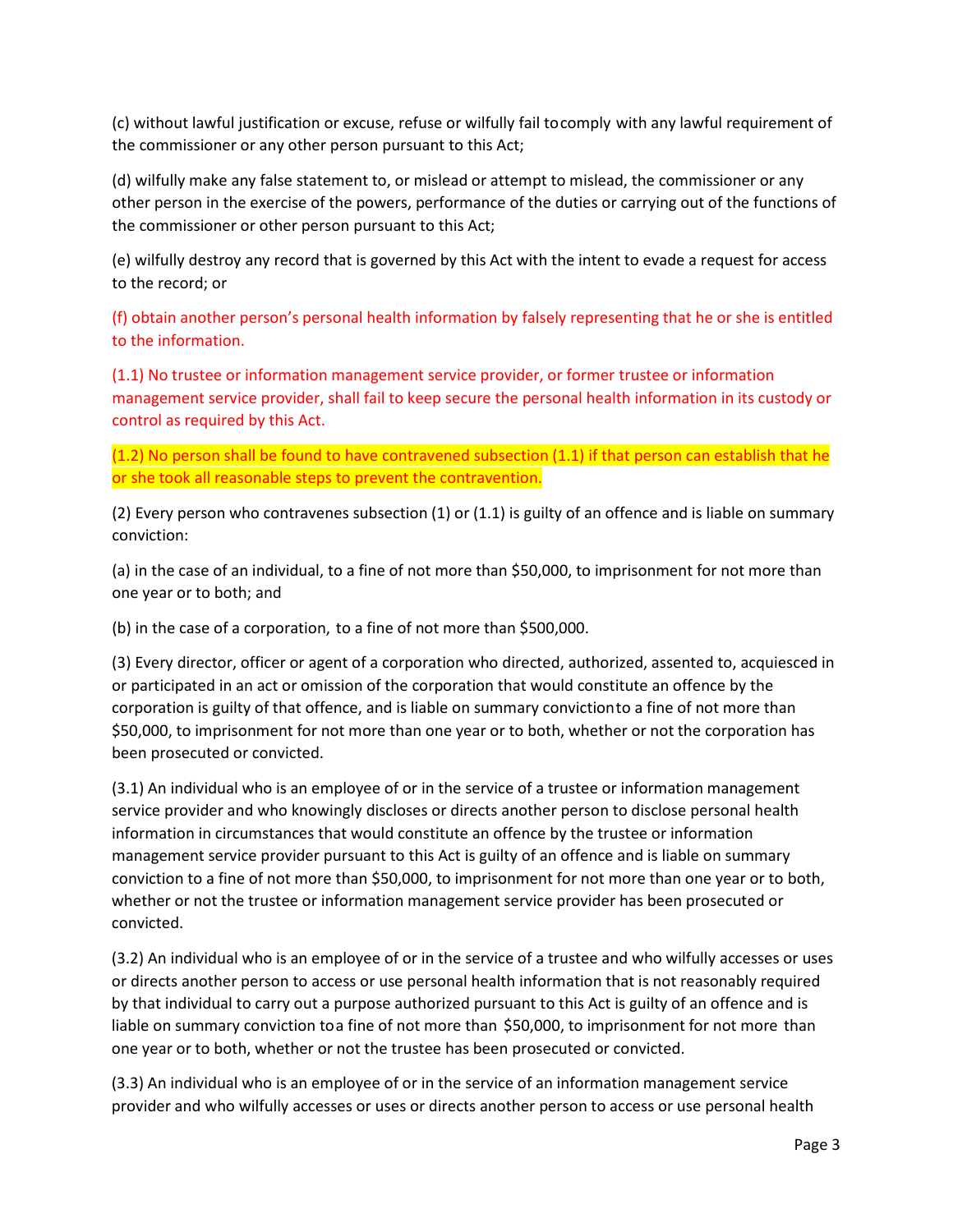information for a purpose that is not authorized by subsection 18(1) of this Act is guilty of an offence and is liable on summary conviction to a fine of not more than \$50,000, to imprisonment for not more than one year or to both, whether or not the information management service provider has been prosecuted or convicted.

#### **Manitoba's** *Personal Health Information Act*

**Offences** 

63(1)

Any person who

(a) wilfully makes a false statement to, or misleads or attempts to mislead, the Ombudsman or another person in the performance of the duties and powers of the Ombudsman;

(b) wilfully obstructs the Ombudsman, or any person acting for or under the direction of the Ombudsman, in any manner;

(c) wilfully destroys or erases personal health information with the intent to evade an individual's request to examine or copy the information;

(d) obtains another person's personal health information by falsely representing that he or she is entitled to the information;

(e) requires production of or collects or uses another person's PHIN contrary to [section](https://www.canlii.org/en/mb/laws/stat/ccsm-c-p33.5/latest/ccsm-c-p33.5.html#sec26_smooth) 26; or

(f) knowingly falsifies another person's personal health information;

is guilty of an offence.

Offence by employee, officer or agent

63(2)

Despit[e subsection](https://www.canlii.org/en/mb/laws/stat/ccsm-c-p33.5/latest/ccsm-c-p33.5.html#sec61subsec2_smooth) 61(2), a person who is an employee, officer or agent of a trustee, information manager or health research organization and who, without the authorization of the trustee, information manager or health research organization, wilfully

(a) discloses personal health information in circumstances where the trustee, information manager or health research organization would not be permitted to disclose the information under this Act; or

(b) uses, gains access to or attempts to gain access to another person's personal health information;

is guilty of an offence.

Offences by trustees and information managers

63(3)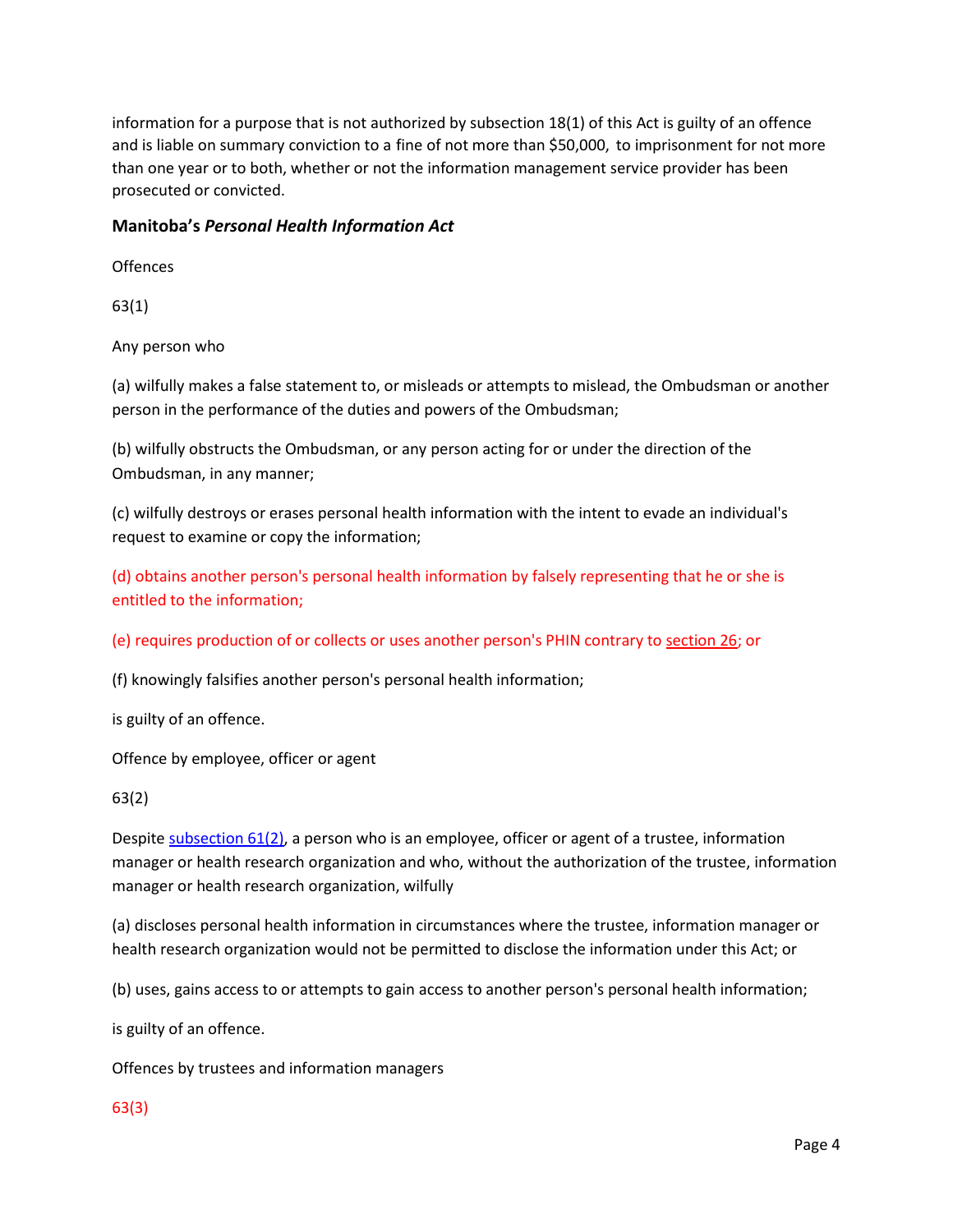A trustee, information manager or health research organization who

(a) collects, uses, sells or discloses personal health information contrary to this Act;

(b) fails to protect personal health information in a secure manner as required by this Act; or

(c) discloses personal health information contrary to this Act with the intent to obtain a monetary or other material benefit or to confer such a benefit on a trustee or other person;

is guilty of an offence.

Due diligence defence

63(4)

No trustee, information manager or health research organization shall be found to have contravened clause (3)(a) or (b) if the trustee, information manager or health research organization can establish that he or she took all reasonable steps to prevent the contravention.

Continuing offence

63(5)

When a contravention of this Act continues for more than one day, the person is guilty of a separate offence for each day the contravention continues.

Prosecution within two years

63(6)

A prosecution under this Act may be commenced not later than two years after the commission of the alleged offence.

S.M. 2008, c. 41, s. 27[; S.M. 2013, c. 22, s. 2.](https://www.canlii.org/en/mb/laws/stat/sm-2013-c-22/latest/sm-2013-c-22.html#sec2_smooth)

Penalty

64(1)

A person who is guilty of an offence under [section](https://www.canlii.org/en/mb/laws/stat/ccsm-c-p33.5/latest/ccsm-c-p33.5.html#sec63_smooth) 63 is liable on summary conviction to a fine of not more than \$50,000.

Directors and officers of corporations

64(2)

When a corporation is guilty of an offence, a director or officer of the corporation who authorized, permitted or acquiesced in the offence is also guilty of an offence and is liable on summary conviction to a fine of not more than \$50,000.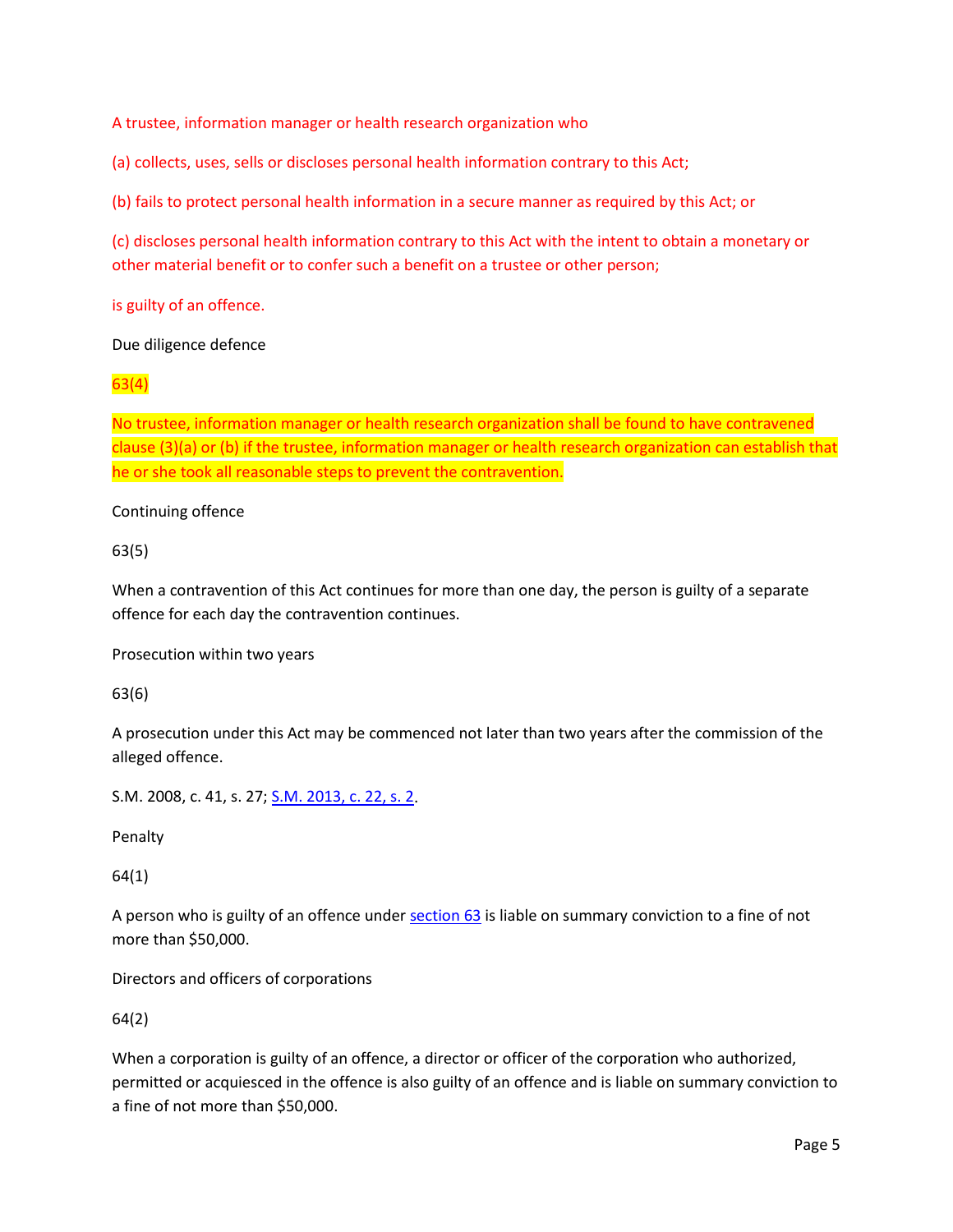## **Ontario's** *Personal Health Information Protection Act*

**Offences** 

**72** (1) A person is guilty of an offence if the person,

(a) wilfully collects, uses or discloses personal health information in contravention of this Act or its regulations;

(b) makes a request under this Act, under false pretences, for access to or correction of a record of personal health information;

(b.1) wilfully contravenes [section 11.2;](https://www.canlii.org/en/on/laws/stat/so-2004-c-3-sch-a/latest/so-2004-c-3-sch-a.html#sec11.2_smooth)<sup>[6](#page-5-0)</sup>

(c) in connection with the collection, use or disclosure of personal health information or access to a record of personal health information, makes an assertion, knowing that it is untrue, to the effect that the person,

(i) is a person who is entitled to consent to the collection, use or disclosure of personal health information about another individual,

(ii) meets the requirement of clauses  $26$  (2) (b) and (c),<sup>[7](#page-5-1)</sup>

(iii) holds the beliefs described in [subsection 26 \(5\),](https://www.canlii.org/en/on/laws/stat/so-2004-c-3-sch-a/latest/so-2004-c-3-sch-a.html#sec26subsec5_smooth)<sup>[8](#page-5-2)</sup> or

(iv) is a person entitled to access to a record of personal health information under section  $52$ ;

(d) disposes of a record of personal health information in the custody or under the control of the custodian with an intent to evade a request for access to the record that the custodian has received under [subsection 53 \(1\);](https://www.canlii.org/en/on/laws/stat/so-2004-c-3-sch-a/latest/so-2004-c-3-sch-a.html#sec53subsec1_smooth)

(e) wilfully disposes of a record of personal health information in contravention of [section 13;](https://www.canlii.org/en/on/laws/stat/so-2004-c-3-sch-a/latest/so-2004-c-3-sch-a.html#sec13_smooth)

(f) contravene[s subsection 34 \(2\),](https://www.canlii.org/en/on/laws/stat/so-2004-c-3-sch-a/latest/so-2004-c-3-sch-a.html#sec34subsec2_smooth) [\(3\)](https://www.canlii.org/en/on/laws/stat/so-2004-c-3-sch-a/latest/so-2004-c-3-sch-a.html#sec34subsec3_smooth) or  $(4)^9$  $(4)^9$  or clause 47 (15) (a), (e) or (f);<sup>[10](#page-5-4)</sup>

(g) wilfully obstructs the Commissioner or a person known to be acting under the authority of the Commissioner in the performance of his or her functions under this Act;

(h) wilfully makes a false statement to mislead or attempt to mislead the Commissioner or a person known to be acting under the authority of the Commissioner in the performance of his or her functions under this Act;

<span id="page-5-0"></span><sup>6</sup> Attempt to reidentify deidentified PHI.

<span id="page-5-1"></span><sup>&</sup>lt;sup>7</sup> Age restriction and legal authority re giving consent for another person.

<span id="page-5-2"></span><sup>8</sup> Substitute decision maker in order of ranking.

<span id="page-5-3"></span><sup>9</sup> Restrictions on PHIN.

<span id="page-5-4"></span><sup>10</sup> Obligations of a health data institute.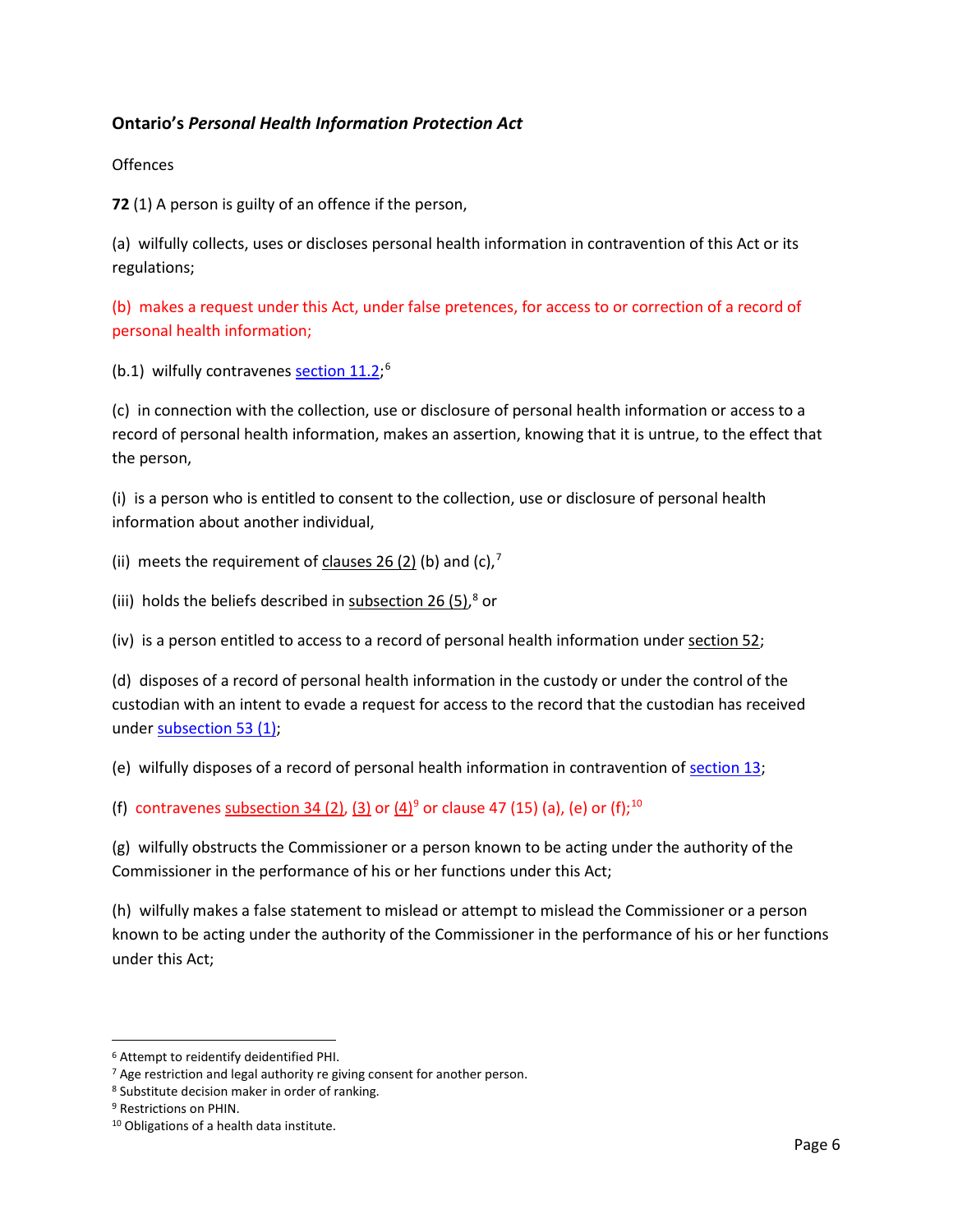(i) wilfully fails to comply with an order made by the Commissioner or a person known to be acting under the authority of the Commissioner under this Act; or

(j) contravenes [section 70.](https://www.canlii.org/en/on/laws/stat/so-2004-c-3-sch-a/latest/so-2004-c-3-sch-a.html#sec70_smooth)<sup>[11](#page-6-0)</sup>

Penalty

(2) A person who is guilty of an offence under subsection (1) is liable, on conviction,

(a) if the person is a natural person, to a fine of not more than \$200,000 or to a term of imprisonment of not more than 1 year, or to both; or

(b) if the person is not a natural person, to a fine of not more than \$1,000,000.

#### **New Brunswick's** *Personal Health Information Privacy and Access Act*

Offences

76(1) No person shall

(a) collect, use or disclose personal health information in wilful contravention of this Act,

(b) attempt to gain or gain access to personal health information in wilful contravention of this Act,

(c) knowingly make a false or misleading statement to the Ombud or another person in the performance of the duties or the exercise of the powers of the Ombud or the other person under this Act or knowingly mislead or attempt to mislead the Ombud or the other person,

#### (d) obstruct the Ombud or another person in performing duties or exercising powers under this Act,

(e) destroy a record or erase information in a record that is subject to this Act, or direct another person to do so, with the intent to evade a request to examine or copy the record,

(f) alter, falsify, conceal or destroy any record or part of any record, or direct another person to do so, with an intent to evade a request to examine or copy the record, or

(g) wilfully fail to comply with an investigation of the Ombud.

76(2) A person who is an employee of a custodian or information manager who, without the authorization of the custodian or information manager, discloses personal health information in wilful contravention of this Act in circumstances where the custodian or information manager would not be permitted to disclose the information under this Act, commits an offence.

76(3) A custodian or information manager commits an offence if the custodian or information manager

(a) collects, uses, sells or discloses personal health information contrary to this Act,

<span id="page-6-0"></span><sup>&</sup>lt;sup>11</sup> Whistle blower protection and protection against avoiding or preventing non-compliance.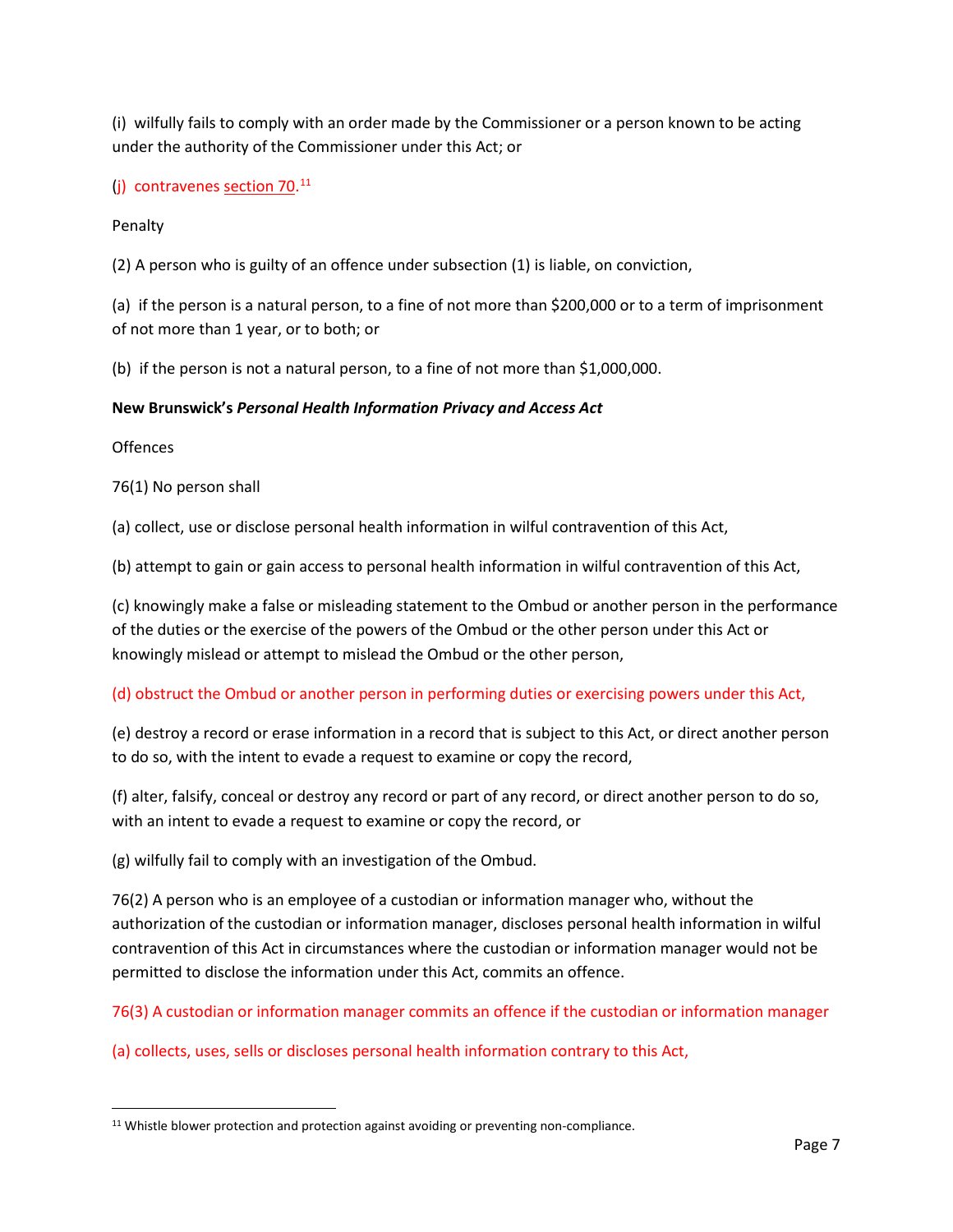(b) fails to protect personal health information in a secure manner as required by this Act,

(c) discloses personal health information contrary to this Act with the intent of obtaining a monetary or other material benefit or to confer a benefit on a custodian or other person, or

(d) takes any adverse employment action against an employee because the employee has complied with a request or requirement to produce a record or provide information or evidence to the Ombud, or a person acting for or under the direction of the Ombud, under this Act.

76(4) No custodian or information manager shall be found to have contravened paragraph (3)(a) or (b) if the custodian or information manager can establish that he or she took all reasonable steps to prevent the contravention.

76(5) A person who violates or fails to comply with subsection (1), (2), (3) or (4) commits an offence punishable under Part II of th[e Provincial Offences Procedure Act](https://www.canlii.org/en/nb/laws/stat/snb-1987-c-p-22.1/latest/snb-1987-c-p-22.1.html) as a category F offence.

The penalty for category F offence is between \$240 and \$10,200. For repeat convictions, the fine is up to \$15,000.

## **Nova Scotia's** *Personal Health Information Act*

#### **Offence**

106 A person is guilty of an offence if the person

(a) wilfully collects, uses or discloses health information in contravention of this Act or the regulations;

(b) wilfully gains or attempts to gain access to health information in contravention of this Act or the regulations;

(c) wilfully obtains or attempts to obtain another individual's personal health information by falsely representing that the person is entitled to the information;

#### (d) fails to protect personal health information in a secure manner as required by this Act;

(e) in connection with the collection, use or disclosure of personal health information or access to a record of personal health information makes an assertion, knowing that it is untrue, to the effect that the person is a person who is entitled to consent on behalf of another individual;

(f) wilfully disposes of a record of personal health information in contravention of the requirements for protection of personal health information required in this Act or the regulations;

## (g) requires production of or collects or uses another person's health card number in contravention of this Act or the regulations;

(h) wilfully alters, falsifies, conceals, destroys or erases any record, or directs another person to do so, with the intent to evade a request for access to the record;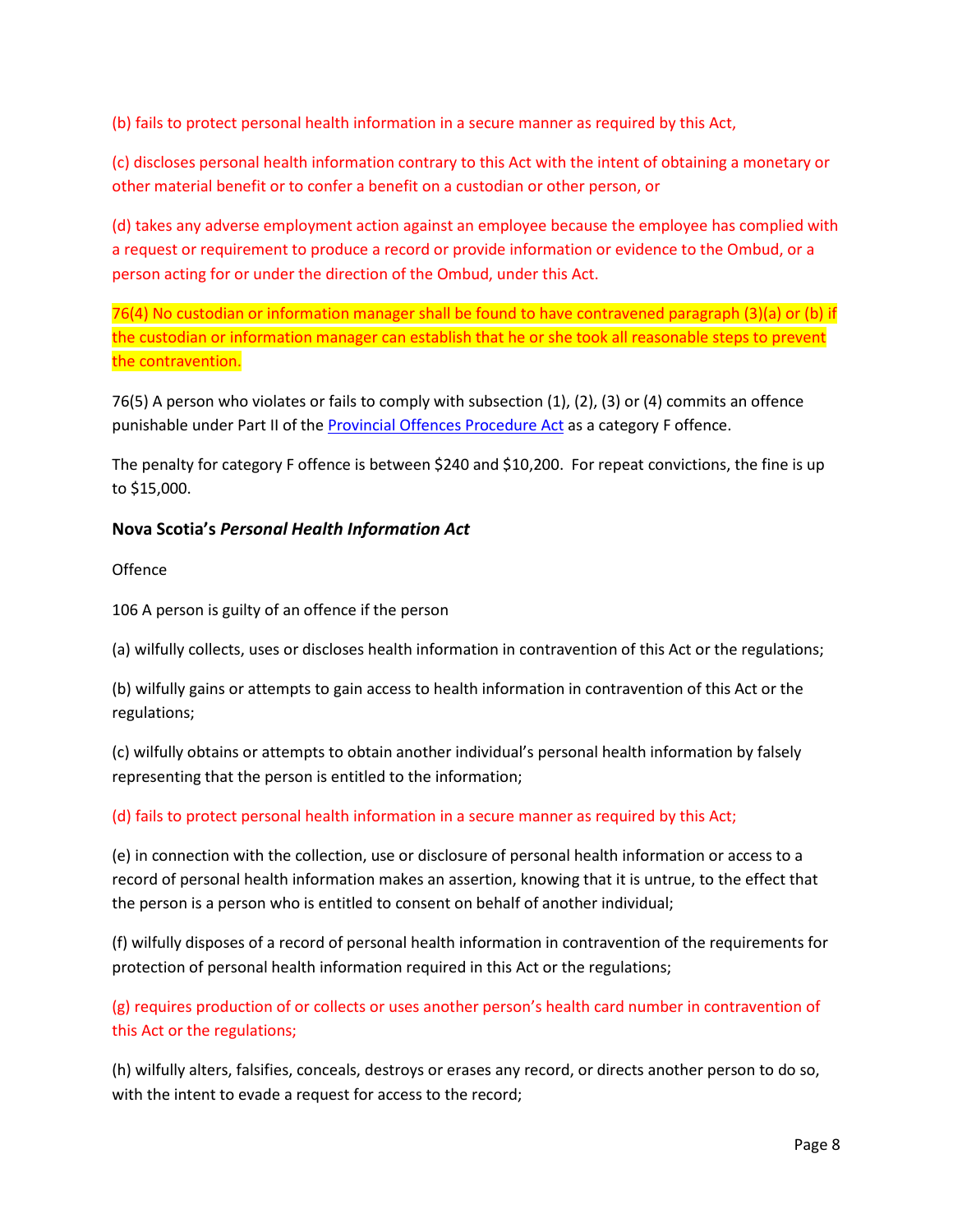(i) wilfully obstructs, makes a false statement to or misleads or attempts to mislead the Review Officer or another person in the performance of the duties, powers or functions of the Review Officer under this Act;

(j) wilfully obstructs, makes a false statement to or misleads or attempts to mislead another individual or organization in the performance of the duties, powers or functions of that individual or organization under this Act;

(k) uses individually identifying health information to market any service for a commercial purpose or to solicit money unless the individual who is the subject of the health information has expressly consented to its use for that purpose;

(l) discloses personal health information contrary to this Act with the intent to obtain a monetary or other material benefit or to confer such a benefit on another person; or

(m) breaches the terms and conditions of an agreement entered into with a custodian under this Act.

#### Penalty

107 A person who is guilty of an offence under this Act or the regulations is liable on summary conviction

(a) in the case of an individual, to a fine of not more than ten thousand dollars or imprisonment for six months, or both; or

(b) in the case of a corporation, to a fine of not more than fifty thousand dollars.

#### **PEI's** *Health Information Act*

70. Offence

(1) An authorized custodian who

(a) fails or refuses to make prescribed personal health information in its custody or under its control accessible by means of the PEI EHR in accordance with this Part and the regulations; or

(b) accesses prescribed personal health information by means of the PEI EHR for a purpose or in a manner not authorized by this Part or the regulations, is guilty of an offence and liable on summary conviction to the penalties set out in subsections 79(1) and (2).

#### 78. Prohibition

(1) No person shall

(a) collect, use or disclose personal health information in contravention of this Act;

(b) attempt to gain or gain access to personal health information in contravention of this Act;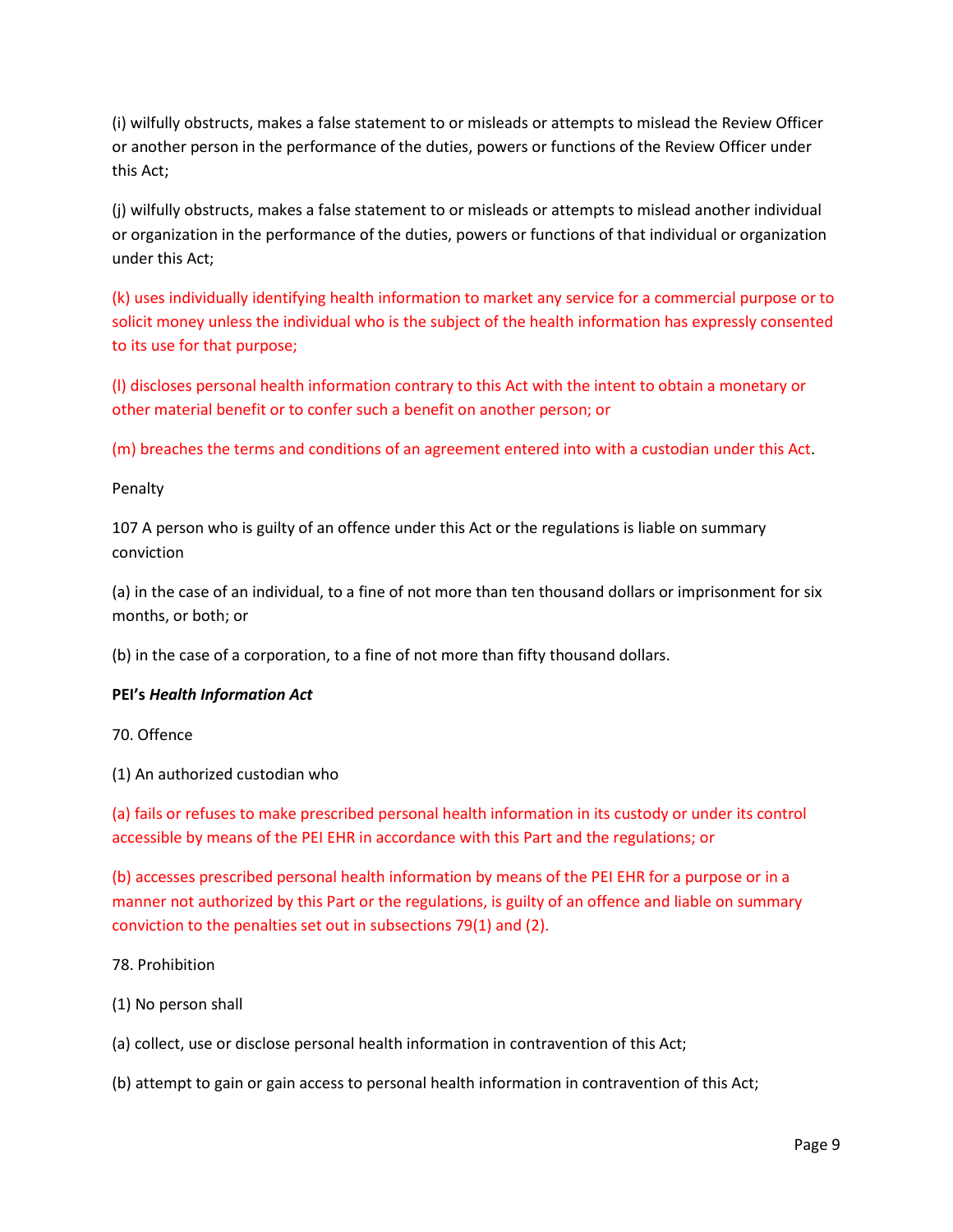(c) knowingly make a false statement to, or mislead or attempt to mislead, the Commissioner or another person in the performance of the functions of the Commissioner or other person under this Act;

(d) obstruct the Commissioner or another person in the performance of the functions of the Commissioner or other person under this Act;

(e) fail to comply with an order made by the Commissioner under section 64;

(f) destroy, alter, falsify or conceal any personal health information, or direct another person to do so, with the intent to evade a request for access to the personal health information; or

(g) destroy, alter, falsify or conceal personal health information, or direct another person to do so, to affect the outcome of an audit or an investigation authorized under this Act or another enactment.

#### Offence - employee

(2) A person who is an employee of a custodian or information manager and who, without the authorization of the custodian or information manager, discloses personal health information in contravention of this Act in circumstances where the custodian or information manager would not be permitted to disclose the information under this Act, commits an offence.

Idem - custodian etc.

(3) Any person commits an offence if the person

(a) collects, uses or discloses personal health information contrary to this Act;

(b) subject to subsection (4), sells or discloses for consideration personal health information;

(c) fails to protect personal health information in a secure manner as required by this Act;

(d) discloses personal health information contrary to this Act with the intent of obtaining a monetary or other material benefit or to confer a benefit on a custodian or other person; or

(e) takes any adverse employment action against an employee because the employee has complied with a request or requirement to provide personal health information or evidence to the Commissioner, or a person acting for or under the direction of the Commissioner, under this Act.

#### Defence

(6) No custodian or information manager shall be found to have contravened clause (3)(a) or (b) if the custodian or information manager can establish that he or she took all reasonable steps to prevent the contravention.

#### 79. Penalty for contravention

(1) Every person who contravenes a provision of this Act or the regulations or who fails to comply with an order of the Commissioner is guilty of an offence and liable on summary conviction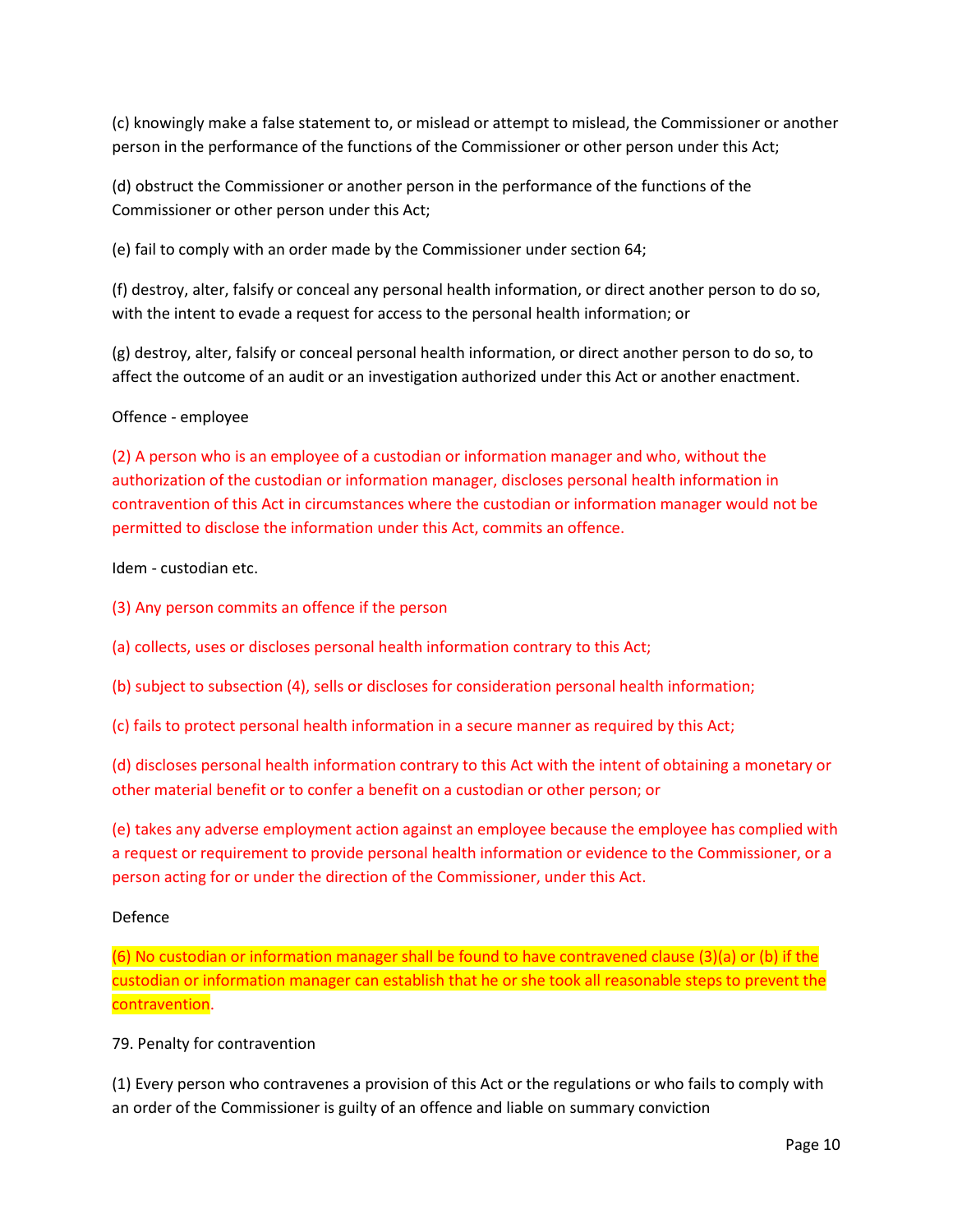(a) in the case of an individual, to a fine of not more than \$15,000 or a term of imprisonment of not more than six months, or to both; or

(b) in the case of a corporation, to a fine of not more than \$50,000.

Continuing offence

(2) A contravention of this Act or the regulations or a failure to comply with an order of the Commissioner that is of a continuing nature constitutes a separate offence in respect of each day or part of a day on which it continues.

## **Newfoundland and Labrador's** *Personal Health Information Act*

Offences and penalties

88. (1) A person who wilfully

(a) obtains or attempts to obtain another individual's personal health information by falsely representing that the person is entitled to the information;

(b) makes a false statement to, or misleads or attempts to mislead, the commissioner or another person performing duties or exercising powers under this Act;

(c) obstructs the commissioner or another person performing duties or exercising powers under this Act; or

(d) destroys or erases personal health information with the intent to evade a request for access to the information,

is guilty of an offence and liable, on summary conviction, to a fine of not more than \$10,000 or to imprisonment for a term not exceeding 6 months, or to both.

(2) A custodian or information manager who

(a) collects, uses or discloses personal health information contrary to this Act;

(b) fails to protect personal health information in a secure manner as required by this Act;

or

(c) discloses personal health information contrary to this Act with the intent to obtain a monetary or other material benefit or to confer such a benefit on another person,

is guilty of an offence and liable, on summary conviction, to a fine of not more than \$10,000 or to imprisonment for a term not exceeding 6 months, or to both.

(3) A custodian or information manager shall not be found to have contravened paragraph (2)(a) or (b) if the custodian or information manager can establish that all reasonable steps were taken to prevent the contravention.